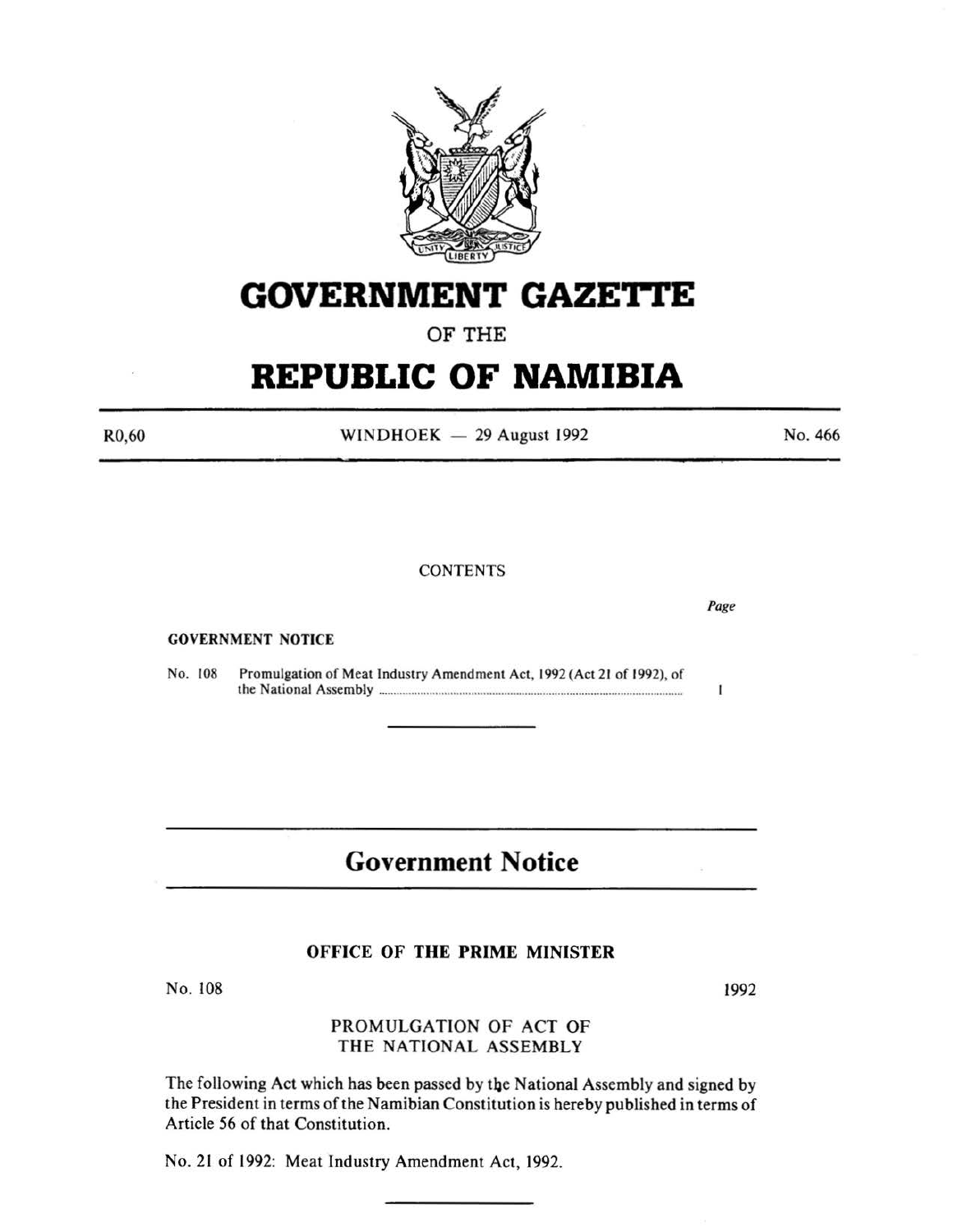#### EXPLANATORY NOTE:

| Words underlined with solid line indicate in-<br>sertions in existing enactments.     |
|---------------------------------------------------------------------------------------|
| Words in bold type in square brackets indicate<br>omissions from existing enactments. |

## **ACT**

To amend the Meat Industry Act, 1981, so as to extend the composition of the board and its powers; to extend the powers of inspectors in certain circumstances; to adjust certain provisions in view of the independence of Namibia; and to provide for matters incidental thereto.

*(Signed by the President on 15 August 1992)* 

BE IT ENACTED by the National Assembly of the Republic of Namibia, as follows:-

1. Section 1 of the Meat Industry Act, 1981 (hereinafter referred to as the principal Act), is hereby amended-

> (a) by the substitution for the definition of"board" of the following definition:

"'board' means the [South West African] Meat Board 0f Namibia referred to in section 2;";

(b) by the insertion of the following definition after the definition of "meat product":

" 'Minister' means the Minister of Agriculture, Water and Rural Development"; and

(c) by the deletion of the definition of "territory".

Amendment of section 2 of Act 12 of 1981.

2. ( 1) The following section is hereby substituted for section 2 of the principal Act:

"Change of name of board. •

2. (1) The South West African Meat Board established by this section before the amendment thereof by section 2 of the Meat Industry Amendment Act, 1992, shall, as from the commencement of the said Meat Industry Amend-

Amendment of section I of Act 12 of 1981.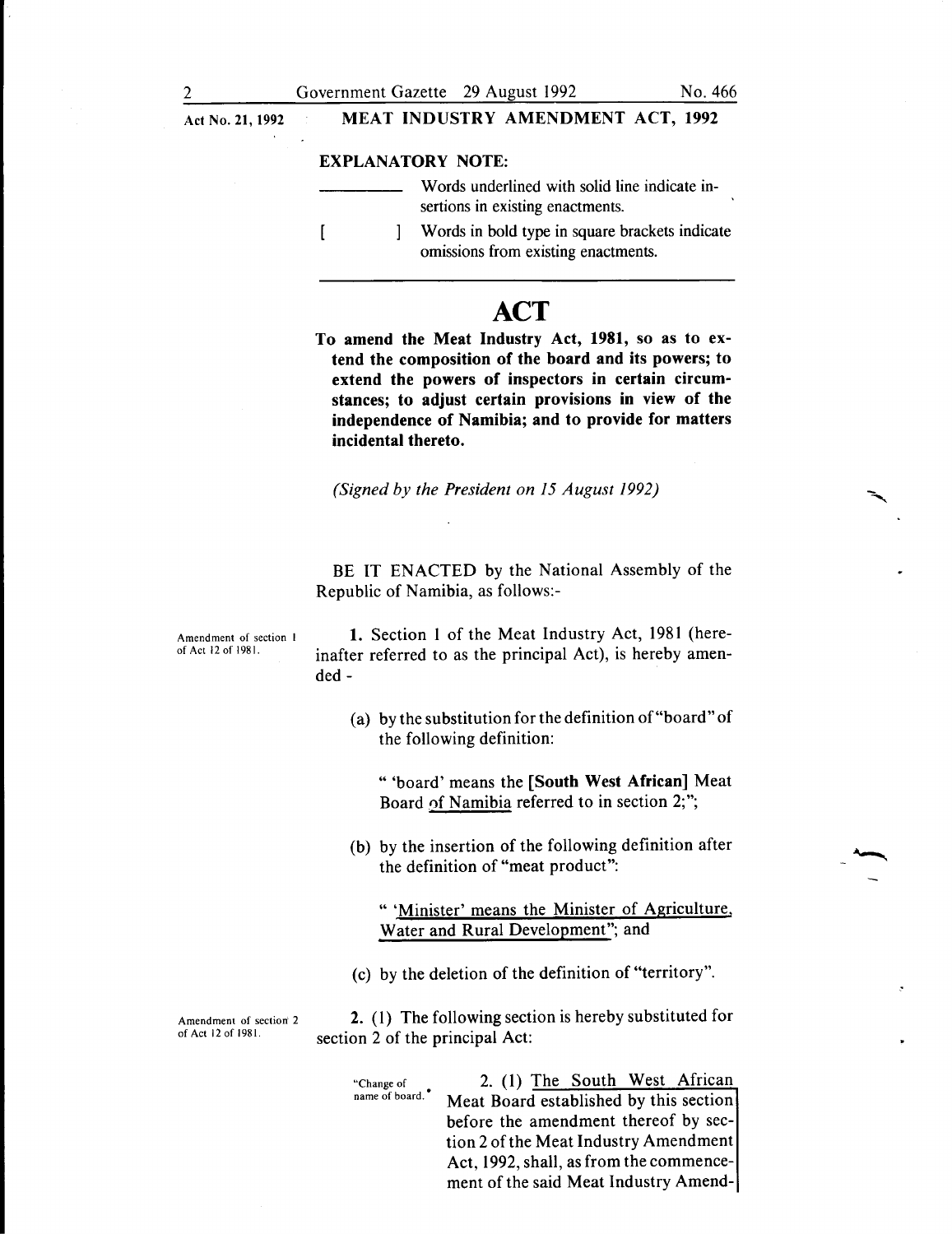Act No. 21, 1992

ment Act, 1992, continue to exist under the name of the Meat Board of Namibia. and to be a body corporate.

(2) The Registrar of Deeds shall, after the date of commencement of the Meat Industry Amendment Act, 1992, make such entries or endorsements which he or she deems necessary so as to comply with the provisions of subsection  $(1)$ , in or on any relevant register, title deed or other document in his or her office, on request and submitted to him or her, and no levy or moneys shall be payable in respect of any such entry or endorsement.".

(2) Any reference in or in respect of any regulation, levy, prohibition, permit, exemption, certificate, registration or appointment to the South West African Meat Board shall be construed as a reference to the Meat Board of Namibia.

Amendment of section 4 of Act 12 of 1981.

3. (1) Section 4 is hereby amended by the substitution for subsection (1) of the following subsection:

"(1) The board shall consist of [ten] thirteen members appointed by the  $[Administrator-General]$ Minister, of whom -

- (a) [six] nine shall be persons selected by the [Administrator-General] Minister from amongst persons nominated at his or her request by any body or organization which in his or her opinion is representative of producers of livestock;
- (b) one shall be a person selected by the [ Administrator-General] Minister from amongst persons nominated at his or her request by any body or organization which in his or her opinion is representative of manufacturers of meat products;
- (c) one shall be a person selected by the [Administrator-General] Minister from amongst persons nominated at his or her request by any body or organization which in his or her opinion is representative of persons trading in meat;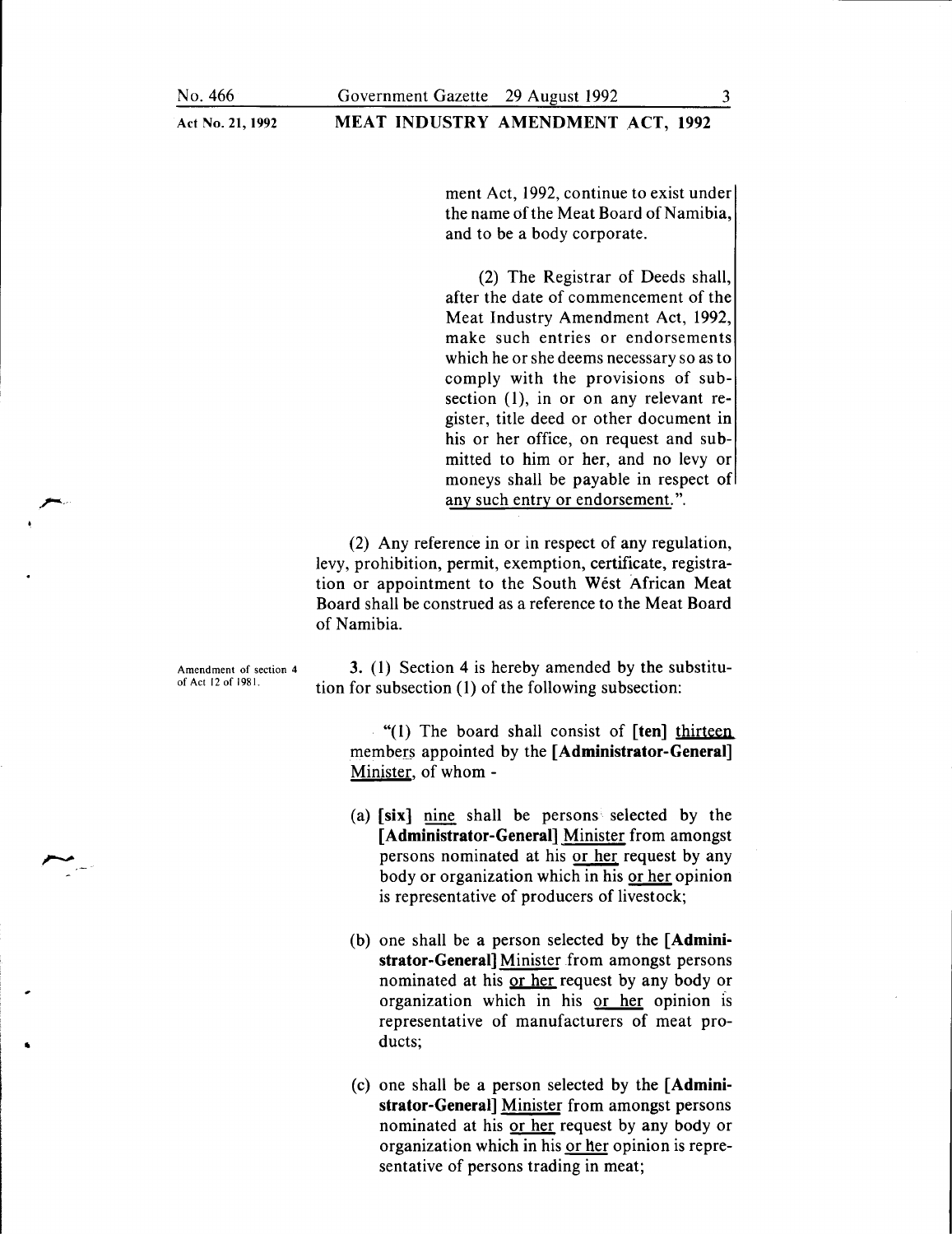- (d) one shall be a marketing agent of any controlled product; and
- (e) one shall be an officer employed in [any department referred to in the schedule to the Government Service Act, 1980 (Act 2 of 1980)] the Ministry of Agriculture, Water and Rural Development.".

(2) Any person who, at the commencement of this Act, holds office as a member of the board referred to in section 2 of the principal Act by virtue of his or her appointment under any provision of section 4 of the principal Act before the amendment of that provision by this Act, shall, with effect from the commencement of this Act, and for the unexpired portion of his or her term of office or until he or she vacates office, as the case may be, be deemed to have been appointed under that provision as amended by this Act.

Amendment of section 8 of Act 12 of 1981.

4. Section 8 of the principal Act is hereby amended by the substitution for subsection (3) of the following subsection:

"(3) The quorum for any meeting of the board shall be  $[six]$  seven members thereof.".

5. Section 10 of the principal Act is hereby amended-

- (a) by the substitution for subparagraph (ii) of paragraph (i) of subsection (1) of the following subparagraph:
	- "(ii) with such approval, to render assistance by way of donation or loan or in any other manner, to [the South West African Agricultural Union or] any body or organization which in the opinion of the [Cabinet] Minister is representative of producers of controlled products or so to render assistance to any person, body or organization in connection with or in respect of the improvement, production, preservation, slaughter, preparation, processing, storing, consumption or marketing of controlled products, or anything derived therefrom;"; and

Amendment of section 10 of Act 12 of 1981, as amended by section I of Act 3 of 1987.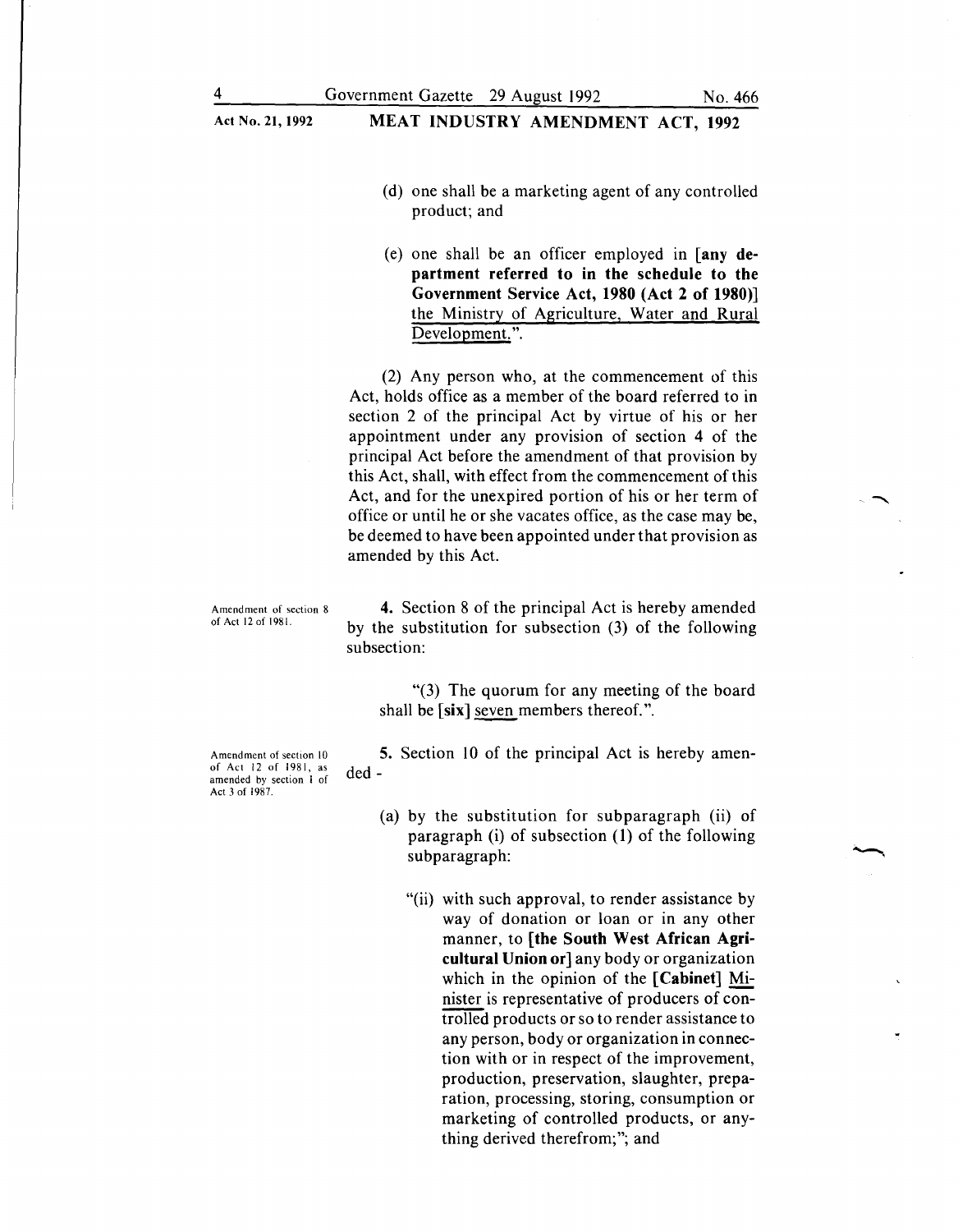## MEAT INDUSTRY AMENDMENT ACT, 1992

(b) by the substitution for the words preceding subparagraph (i) of paragraph (k) of subsection ( 1) of the following words:

"with the approval of the [Administrator-General] Minister to require any particular person or persons belonging to any category or class of persons concerned with the production, marketing, conveyance, importation, export, slaughter, processing, preservation, preparation or storing of any controlled product, in respect of such controlled product-".

Insertion of section lOA in Act 12 of 1981.

*y* -

6. The following section is hereby inserted in the principal Act after section 10:

"Persons conveying controlled products for export purposes to be in possession of permit.

10A. If the board prohibits in accordance with the provisions of paragraph (r) of subsection (1) of section 10 any export of any controlled product from Namibia, no person shall convey for such purpose any controlled product without being in possession of a permit referred to in that paragraph.".

Amendment of section 12 of Act 12 of 1981.

7. Section 12 of the principal Act is hereby amended by the addition of the following subsection:

" $(3)$  For the purposes of this section, any power conferred upon any inspector in relation to any vehicle referred to in the definition of "premises" in section 1 of this Act, shall be deemed to include the power to order the driver of such vehicle on a public road or railway to bring that vehicle to a stop by means of an appropriate indication or direction or in any other reasonable manner, and, notwithstanding anything to the contrary in any law contained, to display, set up or erect on or next to the road or railway such sign, barrier or object as is reasonably necessary to bring such order to the attention of the driver and to ensure that the vehicle will come to a stop.".

Amendment of section 21 of Act 12 of 1981.

8. Section 21 of the principal Act is hereby amended-

(a) by the insertion in subsection (1) after paragraph (d) of the following paragraph: